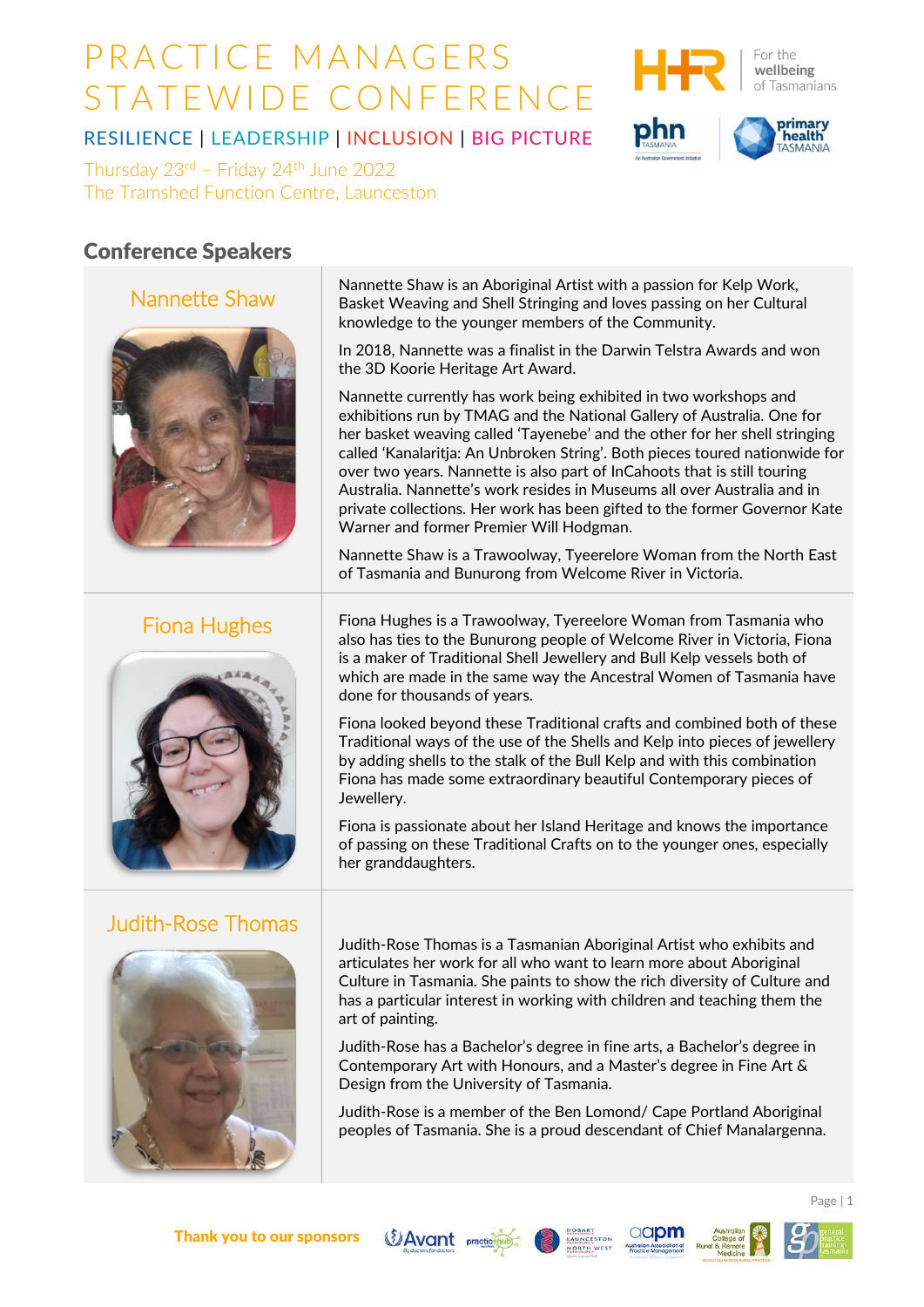

For the wellbeing of Tasmanians

primary<br>health

RESILIENCE | LEADERSHIP | INCLUSION | BIG PICTURE

Thursday  $23<sup>rd</sup>$  – Friday  $24<sup>th</sup>$  June  $2022$ The Tramshed Function Centre, Launceston

## Conference Speakers

#### Johanna Parker



\*Eyes of Love Photography

Johanna Parker is an award-winning Australian-based confidence and public speaking coach, international speaker and facilitator, personal leadership maven, educator, strategist, communication expert and the founder of Heart Sparks [\(www.heartsparks.com.au\),](http://www.heartsparks.com.au/) where, through a unique combination of heart, strategy and healing, she passionately supports both adults and adolescents worldwide to master their mindset, ignite their voice, enhance workplace strategy and build sustainable, meaningful lives and communities.

With an extensive professional background in social work, crisis intervention, mental health response, counselling, leadership, people management, organisational development and project work for systemic change prior to her life work as a coach and speaker, Jo passionately supports her clients and audiences to align their head and their heart with deeper conviction.

Over the past ten years her work has seen thousands of adults and workplaces build unwavering confidence and clarity within themselves, her school-based curriculum has transformed wellbeing conversations in the education sector and her work as a Coach Trainer has supported hundreds of heart-centered people across the globe to build successful service-based businesses.

Her work has been featured in a range of print and online media, including Renegade Collective, The Herald Sun, The Huffington Post, Pro Bono Australia, ELLE Magazine, the Daily Guru and Inspired Coach Magazine. She has appeared on countless podcasts, national radio broadcasts, online channels and on national television, where she has also been a strong campaigner against youth homelessness in Australia and for ending violence against women.



Kirralea Walkerden  $\parallel$  Kirralea joined The Real Learning Experience in 2018 after a 15-year career working across varied sectors in the insurance industry. Bringing with her strong skills and extensive experience in client management, product development, marketing and distribution and sales portfolio management.

> Kirralea is a passionate and authentic senior leader with a leadership style that places strong emphasis on building collaborative relationships, inspiring and engaging people and achieving high performance results. Her strength in strategy development and a broad understanding of business structure combined with her fine eye for detail (and self-confessed OCD!) ensures everything behind the scenes runs smoothly for our clients and our team. This role has been instrumental in paving a solid foundation to step into her biggest passion with the company being Organisational coaching and facilitation. Kirralea is an Accredited Organisational Coach with Institute of Executive Coaching and Leadership (IECL).











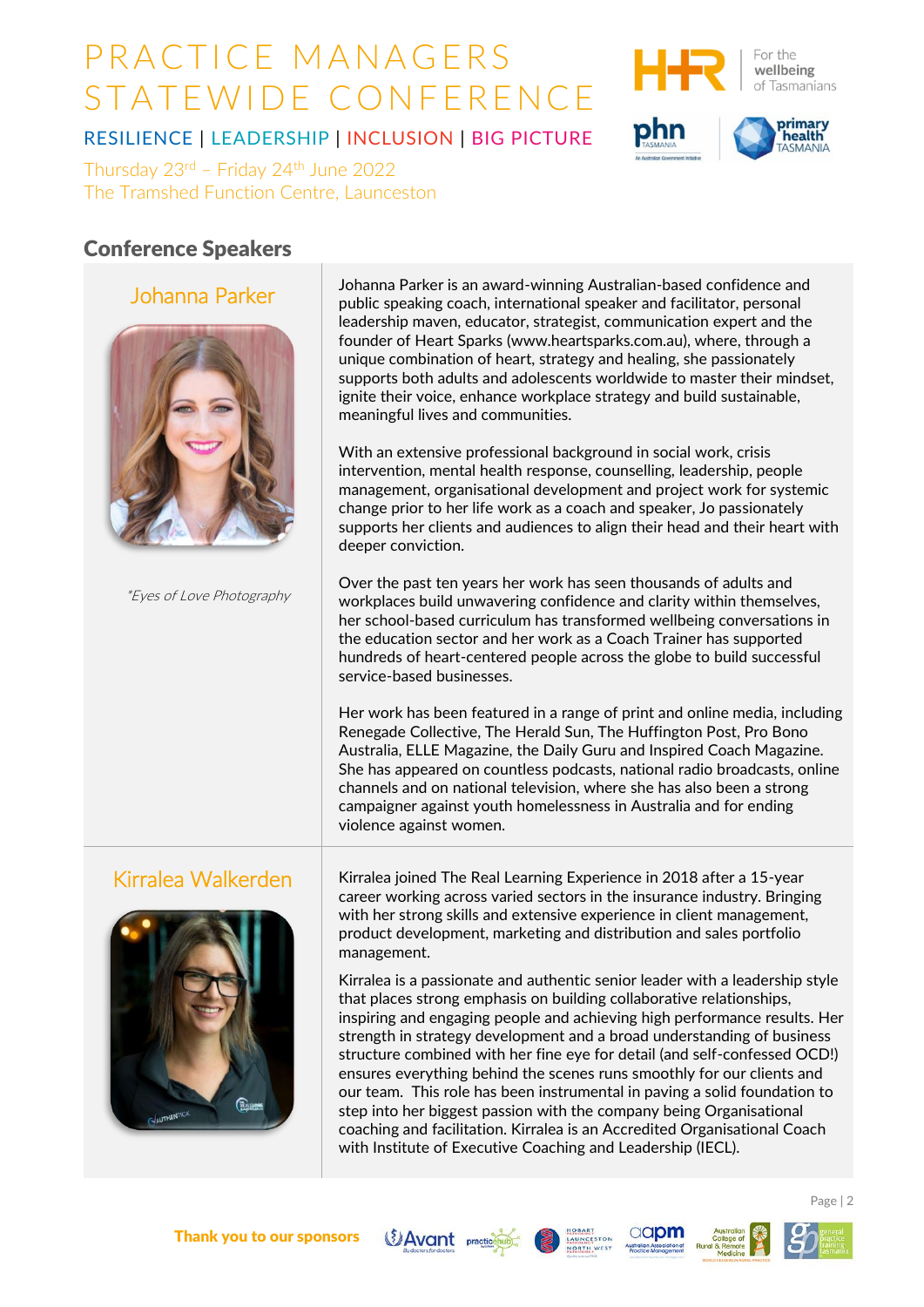



primary<br>health

RESILIENCE | LEADERSHIP | INCLUSION | BIG PICTURE

Thursday  $23<sup>rd</sup>$  – Friday  $24<sup>th</sup>$  June  $2022$ The Tramshed Function Centre, Launceston

### Conference Speakers

#### Sharon Corvinus-Jones



Sharon Corvinus-Jones grew up in outback Queensland, the most homophobic place in Australia, feeling different, confused and very alone. She went on to become the first female shearer in Australia before moving to Tasmania, then the second most homophobic place in Australia. Sharon struggled with understanding both her 'sexuality' and her 'gender' and didn't find any support with this until she was in her early 20s.

In 2010 Sharon was awarded the 'Red Herring Surf Social Inclusion Award' in recognition of her work as an Educator/Counsellor at Working It Out, where she worked for 6 years, and her voluntary work as a founding member of Connect4Life which has changed the lives of many lesbian, gay, bisexual, transgender, and intersex (LGBTI) people in Tasmania. In 2013 Sharon won both the 'LGBTI Rainbow Award' and the 'Human Rights LGBTI Award' for her long-term commitment to developing social and support networks and her contribution to suicide prevention.

Sharon spent 3 years working for Relationships Australia Tasmania on their Suicide Prevention Team. Sharon has lived and worked in rural Australia and identifies as 'Gender Non-conforming', challenging transphobia and homophobia. She is aware of the need for LGBTIQA+ inclusive organisations and says: "*I wish there was support for me when I* felt alone, isolated and was struggling to make sense of my life. It would have made such a difference to my journey."

Sharon is now employed as Chief Executive Officer for Kentish Regional Clinic which has its main office in Sheffield in Tasmania. Sharon is a 'Change Agent' with a passion for suicide prevention, community development and equality for all, through education.



Jenny Simms Jenny Simms is a passionate and authentic Practice Support Coordinator at HR+.

> Jenny has an excitement for building positivity, gratitude, and confidence in those she meets and believes that 'you are capable of anything you want in life because there is no-one other than YOU'.

Jenny believes that having a work, life balance is key to living a life you love.

Jenny is a wife, mother, friend, practice manager, project manager and a practice support coordinator who supports people to work in their chosen career confidently and passionately and to make the best of any given situation.

Jenny studied at the University of New England obtaining a Diploma of Practice Management and later attaining a Diploma of Business Management at TAFE.







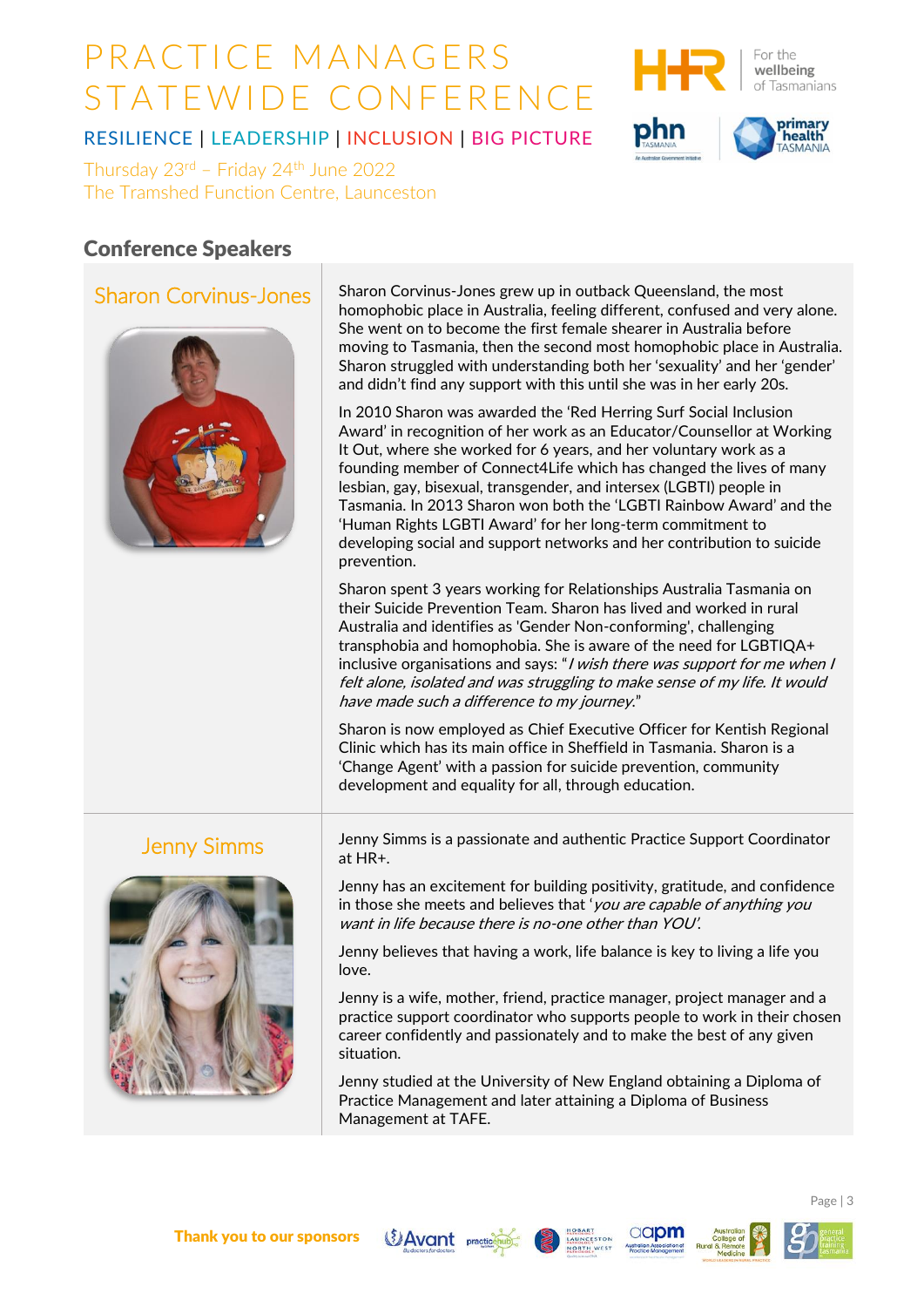



primary<br>health

RESILIENCE | LEADERSHIP | INCLUSION | BIG PICTURE

Thursday  $23<sup>rd</sup>$  – Friday  $24<sup>th</sup>$  June  $2022$ The Tramshed Function Centre, Launceston

## Conference Speakers

### Danny Haydon



Driven through experience, passion and commercial acumen, Danny Haydon provides strategic advice to business owners to define their future goals, improve their operations and drive improved financial performance.

Danny's trusted advice includes business planning, governance, HR Management, quality and risk management, infrastructure development, and developing innovative business models. He has been a business consultant since 2008 and heads up the Health Division at Brentnalls SA, focusing on value adding to better enable health-related businesses and services to achieve their business financial goals.

Danny has enjoyed the following significant appointments:

- Australian Association of Practice Management (AAPM), Board Member (2014-2022), State & National President between (2013-2017)
- Sonder—Board Director (2014—present), Vice Chairman (2018-present)
- Clare Medical Centre—Business Advisor, Executive Officer (2003-2021)
- Maari Ma Aboriginal Health Corporation, Management **Consultant**

Member of the Department of Health, Primary Care Division, Practice Managers Advisory Group



Robyn Rose **Robyn Rose is the Australian College of Rural and Remote Medicine** (ACRRM) Training Network Coordinator, and part of the newly formed ACRRM Tasmanian Regional Training Network Team, delivering education and support to aspiring and experienced rural General Practitioners and Rural Generalists on the ground in Tasmania.

> Robyn has just over 20 years' experience in general practice training in Tasmania supporting doctors in Training, and the dedicated GP Supervisors and Training Practices that deliver the training on the ground.

Commencing in 2001 with what was then the training arm of Royal Australian College of General Practitioners (RACGP), and just 12 months later saw the Regional Training Organisation, General Practice Training Tasmania (GPTT) formed to deliver Australian General Practice Training Program (AGPT) to both RACGP and ACRRM Registrars.

Robyn's previous role of Education Manager with General Practice Tasmania (GPTT) saw hands on experience gained of the whole Registrar journey through training, from Selection to Fellowship, and gave valuable insight and appreciation of the team of professionals it takes to produce outstanding GPs!









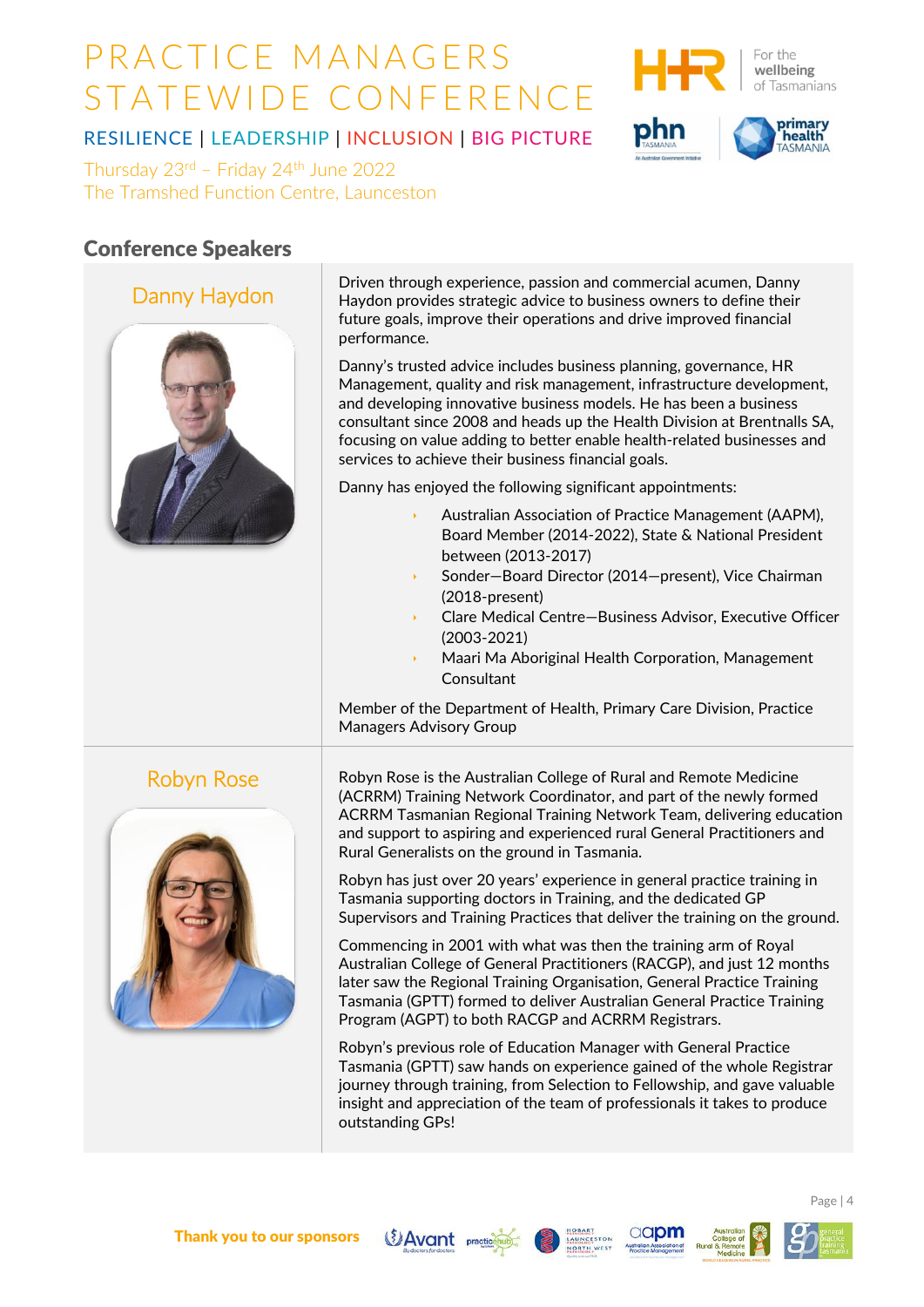

For the wellbeing of Tasmanians

phn



RESILIENCE | LEADERSHIP | INCLUSION | BIG PICTURE

Thursday  $23^{rd}$  – Friday  $24^{th}$  June 2022 The Tramshed Function Centre, Launceston

## Conference Program

| <b>Time</b>     | Thursday 23rd June                                                                                                                                                                                                                                                                                                                                                                                                                                                                                                                                                                                                                                                                                                                                                                                                                                                                                                                                 | <b>Presenter</b>                                                                                                                                                                                                                           |
|-----------------|----------------------------------------------------------------------------------------------------------------------------------------------------------------------------------------------------------------------------------------------------------------------------------------------------------------------------------------------------------------------------------------------------------------------------------------------------------------------------------------------------------------------------------------------------------------------------------------------------------------------------------------------------------------------------------------------------------------------------------------------------------------------------------------------------------------------------------------------------------------------------------------------------------------------------------------------------|--------------------------------------------------------------------------------------------------------------------------------------------------------------------------------------------------------------------------------------------|
| $8:30 - 8:50$   | Registration                                                                                                                                                                                                                                                                                                                                                                                                                                                                                                                                                                                                                                                                                                                                                                                                                                                                                                                                       | 20 mins                                                                                                                                                                                                                                    |
| $8:50 - 9:00$   | <b>Welcome to Country</b>                                                                                                                                                                                                                                                                                                                                                                                                                                                                                                                                                                                                                                                                                                                                                                                                                                                                                                                          | Nannette Shaw<br>Fiona Hughes<br><b>Judith-Rose Thomas</b>                                                                                                                                                                                 |
| $9:00 - 9:05$   | <b>Conference Overview</b>                                                                                                                                                                                                                                                                                                                                                                                                                                                                                                                                                                                                                                                                                                                                                                                                                                                                                                                         | Jenny Simms (HR+)                                                                                                                                                                                                                          |
| $9:05 - 10:00$  | Human Library $(4 \times 15 \text{ mins rotation})$<br>Primary Health Workforce and HR+<br>"How we support you and What we do"                                                                                                                                                                                                                                                                                                                                                                                                                                                                                                                                                                                                                                                                                                                                                                                                                     | <b>Russell Newell (PHT)</b><br>Fran Robinson &<br>Janine Tabe (HR+ GP<br>recruitment))<br>Danica Foy & Cassie<br>Scolyer (HR+ Allied<br>Health & Nursing<br>Recruitment &s<br><b>Workforce Audit Tool)</b><br>Kimbilli Johnson<br>(HEAART) |
| $10:00 - 11:30$ | <b>Leading from Within</b><br>In a world full of conflicting priorities, increasing<br>barriers to connection, endless to-do lists and<br>unrelenting expectations, it becomes easy to view<br>true, influential leadership as something that exists<br>outside of ourselves.<br>An equal combination of innovative strategy, easy to<br>use tools, radical personal awareness and heart-led<br>connection, this session is designed to support even<br>the busiest leaders, managers and multi-taskers to<br>supercharge their confidence, enhance their impact,<br>fuel their passion beyond the barriers and bring the<br>fullness of themselves to life and leadership while<br>giving greater power to their voice.<br>Thriving rather than surviving. Self-care rather than<br>self-repair. Real tools and techniques to support<br>yourself and your teams. Acknowledgment of the<br>real work you do. This is leadership done differently. | Johanna Parker<br>(Heart Sparks - Life &<br>Confidence Coach)                                                                                                                                                                              |
| $11:30 - 11:45$ | Morning tea                                                                                                                                                                                                                                                                                                                                                                                                                                                                                                                                                                                                                                                                                                                                                                                                                                                                                                                                        | 15 mins                                                                                                                                                                                                                                    |







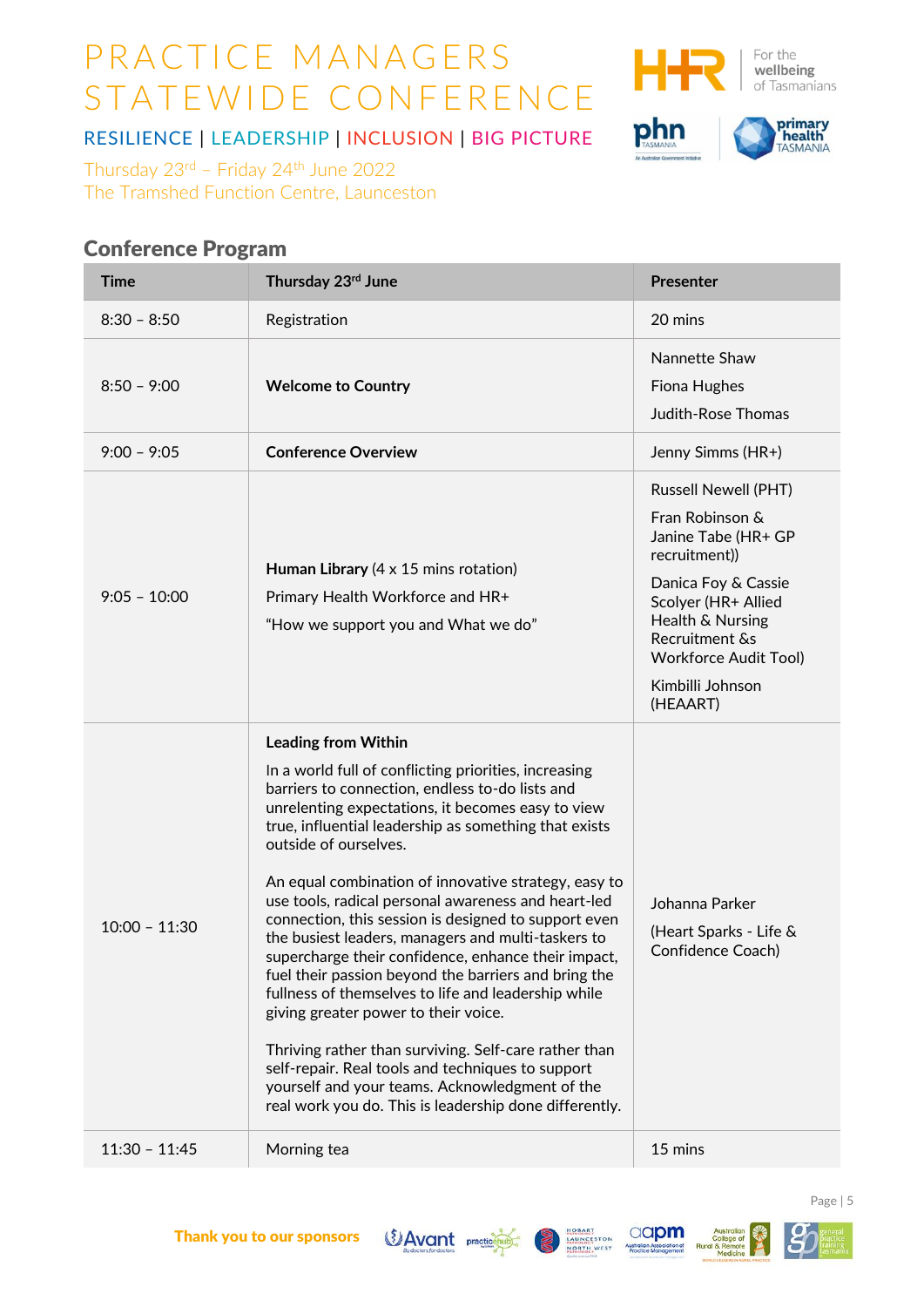

For the wellbeing of Tasmanians

phn



RESILIENCE | LEADERSHIP | INCLUSION | BIG PICTURE

Thursday  $23^{rd}$  – Friday  $24^{th}$  June 2022 The Tramshed Function Centre, Launceston

| <b>Time</b>    | Thursday 23rd June                                                                                                                                                                                                                                                                                                                                                                                                                                                                                                                                                                                            | <b>Presenter</b>                                                                 |
|----------------|---------------------------------------------------------------------------------------------------------------------------------------------------------------------------------------------------------------------------------------------------------------------------------------------------------------------------------------------------------------------------------------------------------------------------------------------------------------------------------------------------------------------------------------------------------------------------------------------------------------|----------------------------------------------------------------------------------|
| $11:45 - 1:00$ | <b>Chewing Over Change</b><br>A simple, step-by-step process, this session will<br>support decision-makers and change-initiators to<br>feel more confident in times of rapid change while<br>also elevating their change implementation process.<br>With a focus on working 'smarter' rather than<br>'harder', these simple strategies will save time and<br>energy, while honouring those involved.                                                                                                                                                                                                          | Johanna Parker<br>(Heart Sparks - Life &<br>Confidence Coach)                    |
| $1:00 - 1:30$  | Lunch                                                                                                                                                                                                                                                                                                                                                                                                                                                                                                                                                                                                         | 30 mins                                                                          |
| $1:30 - 2:30$  | LGBTIQA+<br>Sharon Corvinus-Jones has 15 years' experience in<br>LGBTIQA+ training and education. Over this time,<br>Sharon has won 3 awards for her work with<br>LGBTIQA+ suicide prevention and social inclusion<br>strategies.<br>Sharon shares some of her own experiences<br>struggling with sexuality and gender issues. Sharon<br>also includes scenarios where services didn't work<br>but ways that they could work to be inclusive of<br>LGBTIQA+ people.<br>Sharon is a 'Change Agent' with a passion for suicide<br>prevention, community development and equality<br>for all, through education. | <b>Sharon Corvinus-Jones</b><br>(CEO, CORES - Kentish<br><b>Regional Clinic)</b> |
| $2:30 - 2:35$  | Transition                                                                                                                                                                                                                                                                                                                                                                                                                                                                                                                                                                                                    | 5 mins                                                                           |









Rura

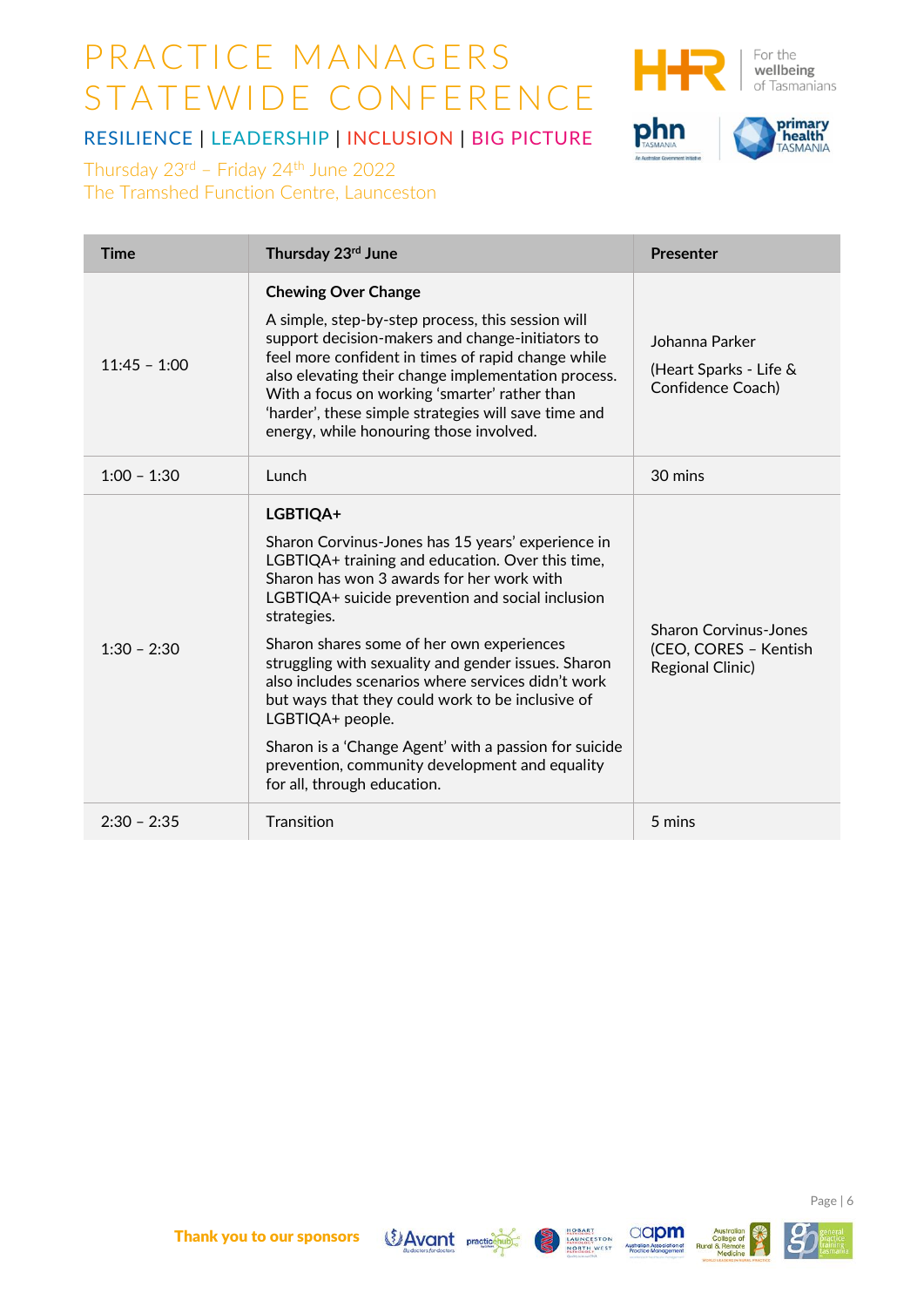RESILIENCE | LEADERSHIP | INCLUSION | BIG PICTURE





wellbeing of Tasmanians

**primary<br>TASMANIA** 

Thursday  $23^{rd}$  – Friday  $24^{th}$  June 2022 The Tramshed Function Centre, Launceston

| <b>Time</b>   | Thursday 23rd June                                                                                                                                                                                                                                                                 | <b>Presenter</b>                                                                  |
|---------------|------------------------------------------------------------------------------------------------------------------------------------------------------------------------------------------------------------------------------------------------------------------------------------|-----------------------------------------------------------------------------------|
|               | The Journey from Practice Manager to Authentic<br>Leader                                                                                                                                                                                                                           |                                                                                   |
|               | Our experience working with hundreds of practice<br>managers has made it clear: no matter how long you<br>have been a practice manager, inspiring high<br>performance, dealing with poor behaviour and<br>resolving conflict are among the greatest challenges.                    |                                                                                   |
| $2:35 - 3:30$ | These staff issues can consume more of your time<br>than they should - and much more than you would<br>like. However, your success as a practice manager<br>depends on your ability to address performance and<br>behaviour that is below your expectations.                       | Kirralea Walkerden<br>(Leadership Coach - The<br><b>Real Learning Experience)</b> |
|               | Left unresolved, these issues have the potential to<br>undermine performance, create conflict, frustrate<br>team members, and compromise patient outcomes.                                                                                                                         |                                                                                   |
|               | This session will aim to really bring to life the<br>journey (we like to call it the gap) between practice<br>manager to practice leader, and how small changes<br>to the way your practice managers lead will reduce<br>the gap and shift the balance towards Practice<br>Leader. |                                                                                   |
| $3:30 - 3:40$ | Afternoon tea                                                                                                                                                                                                                                                                      | 10 mins                                                                           |
| $3:40 - 4:30$ | Continued - The Journey from Practice Manager to<br><b>Authentic Leader</b>                                                                                                                                                                                                        | Kirralea Walkerden<br>(Leadership Coach - The<br><b>Real Learning Experience)</b> |
| $4:30 - 4:40$ | Avant   PracticeHub                                                                                                                                                                                                                                                                | Ngaire Burgess &<br>Maja Ajdukovic                                                |
| $4:40 - 4:45$ | AAPM Welcome to Networking Drinks.                                                                                                                                                                                                                                                 | Miranda Grace                                                                     |
| $4:45 - 6:00$ | Networking drinks at the Tramsheds Function<br>Centre (sponsored by AAPM).<br>Or refresh before conference dinner.                                                                                                                                                                 | 1 hour 15 mins                                                                    |
| $6:00 - 9:00$ | Conference dinner at Tramsheds Function Centre<br>commences.                                                                                                                                                                                                                       | 3 hours                                                                           |







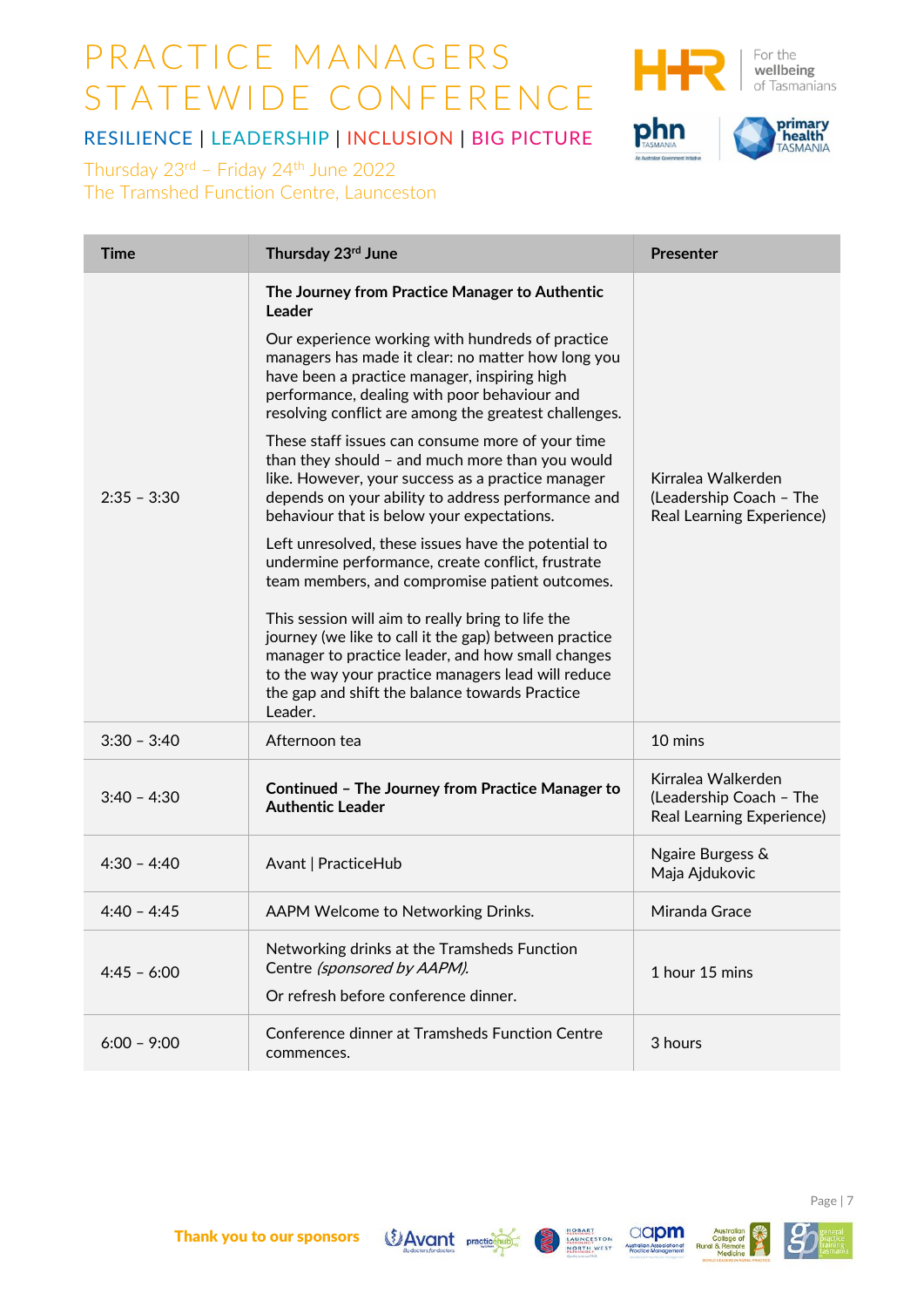

For the wellbeing of Tasmanians

# phn



RESILIENCE | LEADERSHIP | INCLUSION | BIG PICTURE

Thursday  $23^{rd}$  – Friday  $24^{th}$  June 2022 The Tramshed Function Centre, Launceston

## Conference Program

| <b>Time</b>    | Friday 24th June                                                                                                                                                                                                                                                                                                                                                                                                                                                                                                                                                                                                                                                                                                      | <b>Presenter</b>                                                          |
|----------------|-----------------------------------------------------------------------------------------------------------------------------------------------------------------------------------------------------------------------------------------------------------------------------------------------------------------------------------------------------------------------------------------------------------------------------------------------------------------------------------------------------------------------------------------------------------------------------------------------------------------------------------------------------------------------------------------------------------------------|---------------------------------------------------------------------------|
| $8:30 - 8:50$  | Registration                                                                                                                                                                                                                                                                                                                                                                                                                                                                                                                                                                                                                                                                                                          | 20 mins                                                                   |
| $8:50 - 9:00$  | <b>Conference Overview</b>                                                                                                                                                                                                                                                                                                                                                                                                                                                                                                                                                                                                                                                                                            | Jenny Simms (HR+)                                                         |
| $9:00 - 9:45$  | <b>Unconscious Bias</b><br>No matter how much we might not want to admit it,<br>unconscious biases influence a vast majority of our<br>decisions.<br>When it comes to unconscious bias in the<br>workplace, complacency is not an option.<br>Unconscious Biases can impact recruitment,<br>turnover, morale, productivity, and company culture.<br>Don't put people in boxes<br>Putting people into boxes is our natural tendency as<br>humans - our brains are hard-wired to<br>categorise people. But it's putting<br>people into boxes that reduce them into labels, that<br>limits our abilities to see them as much more than a<br>label, that limits our ability to learn and grow as<br>individuals ourselves. | Jenny Simms (HR+)                                                         |
| $9:45 - 9:50$  | Transition                                                                                                                                                                                                                                                                                                                                                                                                                                                                                                                                                                                                                                                                                                            | 5 mins                                                                    |
| $9:50 - 11:00$ | Independent Practitioner Arrangement in the<br>spotlight<br>The Thomas and Naaz Pty Ltd v Chief Commissioner<br>of State Revenue [2021] NSWCATAD 259 payroll<br>tax case has put the spotlight on Independent<br>Practitioner arrangements commonly used in<br>medical practices across Australia.<br>This seminar will tackle the critical factors impacting<br>on these contractual arrangements including:<br>The relationship between<br>¥<br>practitioner arrangements and payroll<br>tax<br>Contractor versus employee<br>¥<br>indicators and considerations<br>Flow of funds (patient fees) and<br>¥<br>payments to practitioners<br>Key features of medical service<br>¥<br>agreements                        | Danny Haydon (Chairman<br>/ Principal Health Division<br>- Brentnalls SA) |